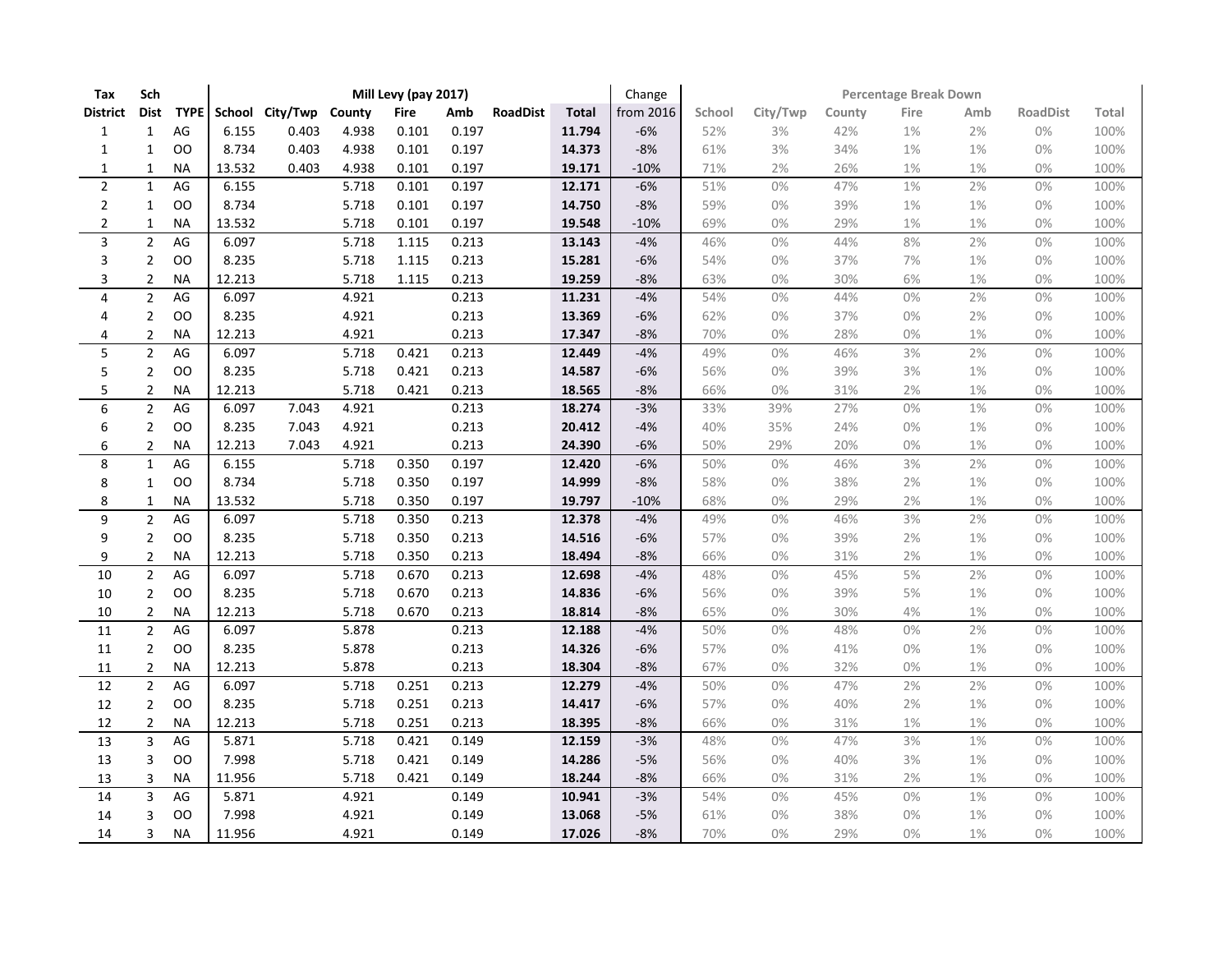| Tax             | Sch            |             |                        |       | Mill Levy (pay 2017) |       |                 |              | Change    | <b>Percentage Break Down</b> |          |        |       |       |                 |       |  |
|-----------------|----------------|-------------|------------------------|-------|----------------------|-------|-----------------|--------------|-----------|------------------------------|----------|--------|-------|-------|-----------------|-------|--|
| <b>District</b> | <b>Dist</b>    | <b>TYPE</b> | School City/Twp County |       | <b>Fire</b>          | Amb   | <b>RoadDist</b> | <b>Total</b> | from 2016 | School                       | City/Twp | County | Fire  | Amb   | <b>RoadDist</b> | Total |  |
| 15              | 3              | AG          | 5.871                  | 5.718 | 1.607                | 0.149 |                 | 13.345       | $-1%$     | 44%                          | 0%       | 43%    | 12%   | 1%    | 0%              | 100%  |  |
| 15              | 3              | <b>OO</b>   | 7.998                  | 5.718 | 1.607                | 0.149 |                 | 15.472       | $-3%$     | 52%                          | 0%       | 37%    | 10%   | 1%    | 0%              | 100%  |  |
| 15              | 3              | <b>NA</b>   | 11.956                 | 5.718 | 1.607                | 0.149 |                 | 19.430       | $-6%$     | 62%                          | 0%       | 29%    | 8%    | 1%    | 0%              | 100%  |  |
| 16              | $\overline{2}$ | AG          | 6.097                  | 5.718 | 0.670                | 0.213 |                 | 12.698       | $-4%$     | 48%                          | 0%       | 45%    | 5%    | 2%    | 0%              | 100%  |  |
| 16              | $\overline{2}$ | <b>OO</b>   | 8.235                  | 5.718 | 0.670                | 0.213 |                 | 14.836       | $-6%$     | 56%                          | 0%       | 39%    | 5%    | 1%    | 0%              | 100%  |  |
| 16              | $\overline{2}$ | <b>NA</b>   | 12.213                 | 5.718 | 0.670                | 0.213 |                 | 18.814       | $-8%$     | 65%                          | 0%       | 30%    | 4%    | 1%    | $0\%$           | 100%  |  |
| 17              | 3              | AG          | 5.871                  | 5.718 | 0.670                | 0.149 |                 | 12.408       | $-4%$     | 47%                          | 0%       | 46%    | 5%    | 1%    | $0\%$           | 100%  |  |
| $17\,$          | 3              | OO          | 7.998                  | 5.718 | 0.670                | 0.149 |                 | 14.535       | $-6%$     | 55%                          | 0%       | 39%    | 5%    | 1%    | 0%              | 100%  |  |
| 17              | 3              | <b>NA</b>   | 11.956                 | 5.718 | 0.670                | 0.149 |                 | 18.493       | $-8%$     | 65%                          | 0%       | 31%    | $4%$  | 1%    | 0%              | 100%  |  |
| 18              | $\overline{2}$ | AG          | 6.097                  | 5.718 | 1.607                | 0.213 |                 | 13.635       | $-1%$     | 45%                          | 0%       | 42%    | 12%   | 2%    | 0%              | 100%  |  |
| 18              | $\overline{2}$ | <b>OO</b>   | 8.235                  | 5.718 | 1.607                | 0.213 |                 | 15.773       | $-3%$     | 52%                          | 0%       | 36%    | 10%   | 1%    | 0%              | 100%  |  |
| 18              | $\overline{2}$ | <b>NA</b>   | 12.213                 | 5.718 | 1.607                | 0.213 |                 | 19.751       | $-6%$     | 62%                          | 0%       | 29%    | $8%$  | $1\%$ | $0\%$           | 100%  |  |
| 19              | $\mathbf{1}$   | AG          | 6.155                  | 4.921 |                      | 0.197 |                 | 11.273       | $-6%$     | 55%                          | 0%       | 44%    | 0%    | 2%    | $0\%$           | 100%  |  |
| 19              | $\mathbf{1}$   | OO          | 8.734                  | 4.921 |                      | 0.197 |                 | 13.852       | $-8%$     | 63%                          | 0%       | 36%    | 0%    | 1%    | 0%              | 100%  |  |
| 19              | $\mathbf{1}$   | <b>NA</b>   | 13.532                 | 4.921 |                      | 0.197 |                 | 18.650       | $-10%$    | 73%                          | 0%       | 26%    | $0\%$ | 1%    | $0\%$           | 100%  |  |
| 20              | $\mathbf{1}$   | AG          | 6.155                  | 4.938 | 0.101                | 0.197 |                 | 11.391       | $-6%$     | 54%                          | 0%       | 43%    | 1%    | 2%    | 0%              | 100%  |  |
| $20\,$          | $\mathbf{1}$   | <b>OO</b>   | 8.734                  | 4.938 | 0.101                | 0.197 |                 | 13.970       | $-8%$     | 63%                          | 0%       | 35%    | 1%    | 1%    | 0%              | 100%  |  |
| 20              | $\mathbf{1}$   | NА          | 13.532                 | 4.938 | 0.101                | 0.197 |                 | 18.768       | $-10%$    | 72%                          | 0%       | 26%    | 1%    | 1%    | 0%              | 100%  |  |
| $\overline{21}$ | $\mathbf{1}$   | AG          | 6.155                  | 5.718 | 0.225                | 0.197 |                 | 12.295       | $-6%$     | 50%                          | 0%       | 47%    | 2%    | 2%    | 0%              | 100%  |  |
| 21              | 1              | OO          | 8.734                  | 5.718 | 0.225                | 0.197 |                 | 14.874       | $-8%$     | 59%                          | 0%       | 38%    | 2%    | 1%    | 0%              | 100%  |  |
| 21              | $\mathbf{1}$   | <b>NA</b>   | 13.532                 | 5.718 | 0.225                | 0.197 |                 | 19.672       | $-10%$    | 69%                          | 0%       | 29%    | $1\%$ | $1\%$ | 0%              | 100%  |  |
| 22              | $\mathbf{1}$   | AG          | 6.155                  | 4.921 |                      | 0.197 |                 | 11.273       | $-6%$     | 55%                          | 0%       | 44%    | 0%    | 2%    | 0%              | 100%  |  |
| 22              | $\mathbf{1}$   | OO          | 8.734                  | 4.921 |                      | 0.197 |                 | 13.852       | $-8%$     | 63%                          | 0%       | 36%    | $0\%$ | $1\%$ | 0%              | 100%  |  |
| 22              | $\mathbf{1}$   | <b>NA</b>   | 13.532                 | 4.921 |                      | 0.197 |                 | 18.650       | $-10%$    | 73%                          | 0%       | 26%    | 0%    | 1%    | 0%              | 100%  |  |
| 23              | $\mathbf{1}$   | AG          | 6.155                  | 4.921 |                      | 0.197 |                 | 11.273       | $-6%$     | 55%                          | 0%       | 44%    | 0%    | 2%    | 0%              | 100%  |  |
| 23              | $\mathbf{1}$   | OO          | 8.734                  | 4.921 |                      | 0.197 |                 | 13.852       | $-8%$     | 63%                          | 0%       | 36%    | $0\%$ | 1%    | 0%              | 100%  |  |
| 23              | $\mathbf{1}$   | <b>NA</b>   | 13.532                 | 4.921 |                      | 0.197 |                 | 18.650       | $-10%$    | 73%                          | 0%       | 26%    | 0%    | 1%    | 0%              | 100%  |  |
| 24              | 3              | AG          | 5.871                  | 5.718 | 0.251                | 0.149 |                 | 11.989       | $-4%$     | 49%                          | 0%       | 48%    | 2%    | 1%    | 0%              | 100%  |  |
| 24              | 3              | OO          | 7.998                  | 5.718 | 0.251                | 0.149 |                 | 14.116       | $-6%$     | 57%                          | 0%       | 41%    | 2%    | 1%    | 0%              | 100%  |  |
| 24              | 3              | <b>NA</b>   | 11.956                 | 5.718 | 0.251                | 0.149 |                 | 18.074       | $-8%$     | 66%                          | 0%       | 32%    | 1%    | 1%    | 0%              | 100%  |  |
| 25              | 3              | AG          | 5.871                  | 5.718 | 0.225                | 0.149 |                 | 11.963       | $-4%$     | 49%                          | 0%       | 48%    | 2%    | 1%    | 0%              | 100%  |  |
| 25              | 3              | OO          | 7.998                  | 5.718 | 0.225                | 0.149 |                 | 14.090       | $-6%$     | 57%                          | 0%       | 41%    | 2%    | $1\%$ | $0\%$           | 100%  |  |
| 25              | 3              | <b>NA</b>   | 11.956                 | 5.718 | 0.225                | 0.149 |                 | 18.048       | $-8%$     | 66%                          | 0%       | 32%    | 1%    | $1\%$ | 0%              | 100%  |  |
| 26              | $\overline{2}$ | AG          | 6.097                  | 5.718 | 1.115                | 0.213 |                 | 13.143       | $-4%$     | 46%                          | 0%       | 44%    | 8%    | 2%    | 0%              | 100%  |  |
| 26              | $\overline{2}$ | <b>OO</b>   | 8.235                  | 5.718 | 1.115                | 0.213 |                 | 15.281       | $-6%$     | 54%                          | 0%       | 37%    | 7%    | 1%    | 0%              | 100%  |  |
| 26              | $\overline{2}$ | <b>NA</b>   | 12.213                 | 5.718 | 1.115                | 0.213 |                 | 19.259       | $-8%$     | 63%                          | 0%       | 30%    | 6%    | $1\%$ | $0\%$           | 100%  |  |
| 28              | 3              | AG          | 5.871                  | 4.921 |                      | 0.149 |                 | 10.941       | $-3%$     | 54%                          | 0%       | 45%    | 0%    | 1%    | 0%              | 100%  |  |
| 28              | 3              | <b>OO</b>   | 7.998                  | 4.921 |                      | 0.149 |                 | 13.068       | $-5%$     | 61%                          | 0%       | 38%    | 0%    | 1%    | 0%              | 100%  |  |
| 28              | 3              | <b>NA</b>   | 11.956                 | 4.921 |                      | 0.149 |                 | 17.026       | $-8%$     | 70%                          | 0%       | 29%    | 0%    | 1%    | 0%              | 100%  |  |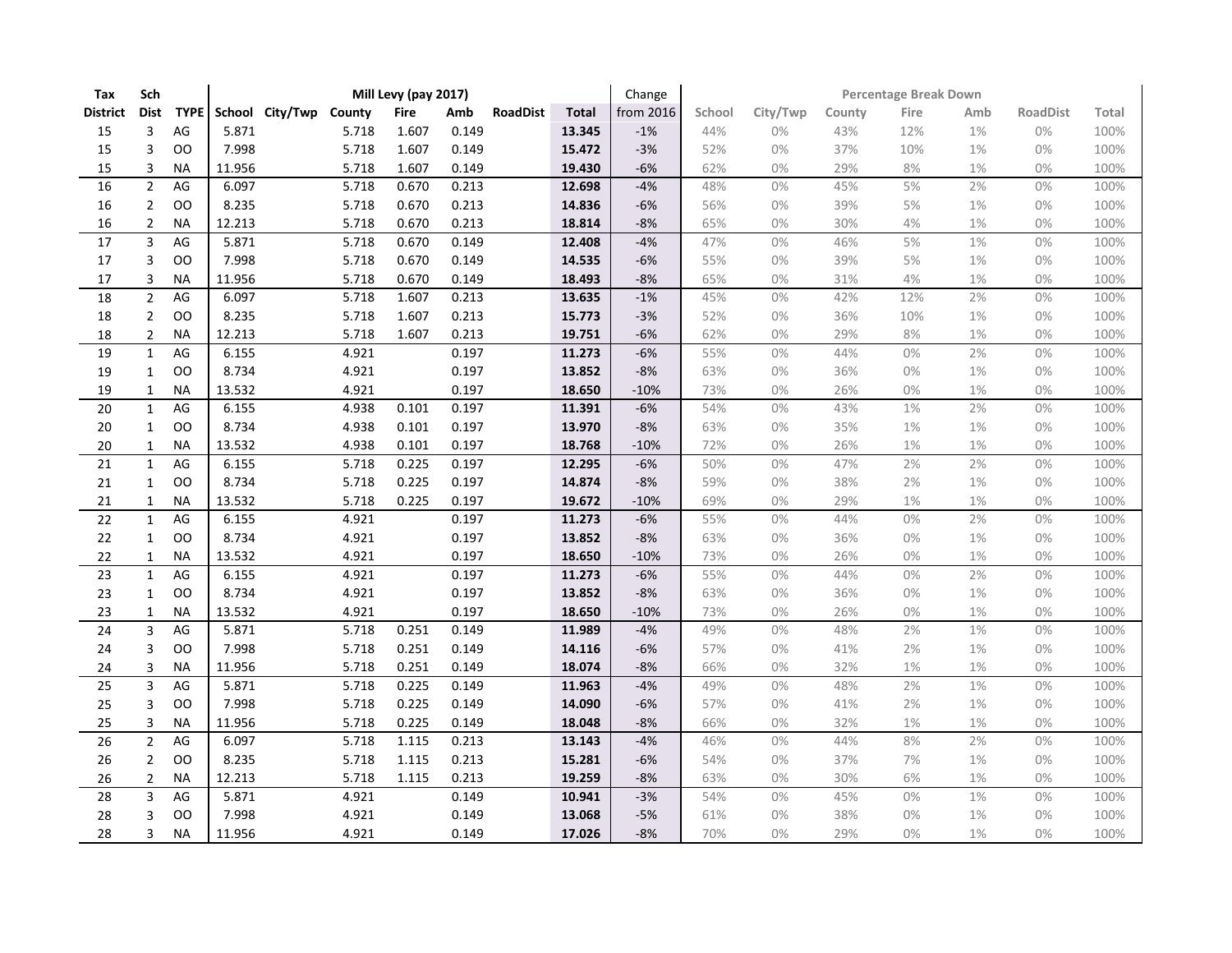| Tax             | Sch                     |             |        |                        |       | Mill Levy (pay 2017) |       |                 |              | Change    | Percentage Break Down |          |        |       |       |                 |       |  |
|-----------------|-------------------------|-------------|--------|------------------------|-------|----------------------|-------|-----------------|--------------|-----------|-----------------------|----------|--------|-------|-------|-----------------|-------|--|
| <b>District</b> | <b>Dist</b>             | <b>TYPE</b> |        | School City/Twp County |       | <b>Fire</b>          | Amb   | <b>RoadDist</b> | <b>Total</b> | from 2016 | School                | City/Twp | County | Fire  | Amb   | <b>RoadDist</b> | Total |  |
| 29              | $\mathbf{1}$            | AG          | 6.155  |                        | 4.921 |                      | 0.197 |                 | 11.273       | $-6%$     | 55%                   | 0%       | 44%    | 0%    | 2%    | 0%              | 100%  |  |
| 29              | $\mathbf{1}$            | <b>OO</b>   | 8.734  |                        | 4.921 |                      | 0.197 |                 | 13.852       | $-8%$     | 63%                   | 0%       | 36%    | 0%    | 1%    | 0%              | 100%  |  |
| 29              | $\mathbf{1}$            | <b>NA</b>   | 13.532 |                        | 4.921 |                      | 0.197 |                 | 18.650       | $-10%$    | 73%                   | 0%       | 26%    | 0%    | 1%    | 0%              | 100%  |  |
| 30              | $\overline{\mathbf{3}}$ | AG          | 5.871  |                        | 5.718 | 0.251                | 0.149 |                 | 11.989       | $-4%$     | 49%                   | 0%       | 48%    | 2%    | 1%    | 0%              | 100%  |  |
| 30              | 3                       | <b>OO</b>   | 7.998  |                        | 5.718 | 0.251                | 0.149 |                 | 14.116       | $-6%$     | 57%                   | 0%       | 41%    | 2%    | 1%    | 0%              | 100%  |  |
| $30\,$          | 3                       | <b>NA</b>   | 11.956 |                        | 5.718 | 0.251                | 0.149 |                 | 18.074       | $-8%$     | 66%                   | 0%       | 32%    | 1%    | 1%    | 0%              | 100%  |  |
| $\overline{31}$ | $\mathbf{1}$            | AG          | 6.155  |                        | 4.921 |                      | 0.197 |                 | 11.273       | $-6%$     | 55%                   | 0%       | 44%    | 0%    | 2%    | 0%              | 100%  |  |
| 31              | $\mathbf{1}$            | OO          | 8.734  |                        | 4.921 |                      | 0.197 |                 | 13.852       | $-8%$     | 63%                   | 0%       | 36%    | 0%    | 1%    | 0%              | 100%  |  |
| 31              | $\mathbf{1}$            | <b>NA</b>   | 13.532 |                        | 4.921 |                      | 0.197 |                 | 18.650       | $-10%$    | 73%                   | 0%       | 26%    | $0\%$ | 1%    | $0\%$           | 100%  |  |
| 32              | $\mathbf{1}$            | AG          | 6.155  |                        | 4.921 |                      | 0.197 |                 | 11.273       | $-6%$     | 55%                   | 0%       | 44%    | 0%    | 2%    | $0\%$           | 100%  |  |
| 32              | $\mathbf{1}$            | OO          | 8.734  |                        | 4.921 |                      | 0.197 |                 | 13.852       | $-8%$     | 63%                   | 0%       | 36%    | $0\%$ | 1%    | 0%              | 100%  |  |
| 32              | $\mathbf{1}$            | <b>NA</b>   | 13.532 |                        | 4.921 |                      | 0.197 |                 | 18.650       | $-10%$    | 73%                   | 0%       | 26%    | 0%    | 1%    | 0%              | 100%  |  |
| 33              | $\overline{3}$          | AG          | 5.871  | 6.876                  | 4.938 | 0.251                | 0.149 |                 | 18.085       | $-12%$    | 32%                   | 38%      | 27%    | 1%    | 1%    | $0\%$           | 100%  |  |
| 33              | 3                       | OO          | 7.998  | 6.876                  | 4.938 | 0.251                | 0.149 |                 | 20.212       | $-13%$    | 40%                   | 34%      | 24%    | $1\%$ | 1%    | 0%              | 100%  |  |
| 33              | 3                       | <b>NA</b>   | 11.956 | 6.876                  | 4.938 | 0.251                | 0.149 |                 | 24.170       | $-13%$    | 49%                   | 28%      | 20%    | $1\%$ | $1\%$ | $0\%$           | 100%  |  |
| 34              | 3                       | AG          | 5.871  |                        | 4.921 |                      | 0.149 |                 | 10.941       | $-3%$     | 54%                   | 0%       | 45%    | 0%    | 1%    | 0%              | 100%  |  |
| 34              | 3                       | OO          | 7.998  |                        | 4.921 |                      | 0.149 |                 | 13.068       | $-5%$     | 61%                   | 0%       | 38%    | $0\%$ | 1%    | 0%              | 100%  |  |
| 34              | 3                       | NА          | 11.956 |                        | 4.921 |                      | 0.149 |                 | 17.026       | $-8%$     | 70%                   | 0%       | 29%    | 0%    | 1%    | 0%              | 100%  |  |
| 35              | $\overline{2}$          | AG          | 6.097  |                        | 4.938 | 0.350                | 0.213 | 0.797           | 12.395       | $-4%$     | 49%                   | 0%       | 40%    | 3%    | 2%    | 6%              | 100%  |  |
| 35              | $\overline{2}$          | OO          | 8.235  |                        | 4.938 | 0.350                | 0.213 | 0.797           | 14.533       | $-6%$     | 57%                   | 0%       | 34%    | 2%    | 1%    | $5%$            | 100%  |  |
| 35              | $\overline{2}$          | <b>NA</b>   | 12.213 |                        | 4.938 | 0.350                | 0.213 | 0.797           | 18.511       | $-8%$     | 66%                   | 0%       | 27%    | 2%    | $1\%$ | $4\%$           | 100%  |  |
| $\overline{36}$ | $\overline{2}$          | AG          | 6.097  |                        | 4.938 | 0.350                | 0.213 | 0.476           | 12.074       | $-4%$     | 50%                   | 0%       | 41%    | 3%    | 2%    | 4%              | 100%  |  |
| 36              | $\overline{2}$          | OO          | 8.235  |                        | 4.938 | 0.350                | 0.213 | 0.476           | 14.212       | $-6%$     | 58%                   | 0%       | 35%    | 2%    | $1\%$ | 3%              | 100%  |  |
| 36              | $\overline{2}$          | NA          | 12.213 |                        | 4.938 | 0.350                | 0.213 | 0.476           | 18.190       | $-8%$     | 67%                   | 0%       | 27%    | 2%    | $1\%$ | 3%              | 100%  |  |
| 39              | $\mathbf{1}$            | AG          | 6.155  | 15.803                 | 4.921 |                      | 0.197 |                 | 27.076       | $-10%$    | 23%                   | 58%      | 18%    | 0%    | 1%    | $0\%$           | 100%  |  |
| 39              | $\mathbf{1}$            | OO          | 8.734  | 15.803                 | 4.921 |                      | 0.197 |                 | 29.655       | $-10%$    | 29%                   | 53%      | 17%    | $0\%$ | $1\%$ | 0%              | 100%  |  |
| 39              | $\mathbf{1}$            | <b>NA</b>   | 13.532 | 15.803                 | 4.921 |                      | 0.197 |                 | 34.453       | $-11%$    | 39%                   | 46%      | 14%    | 0%    | 1%    | 0%              | 100%  |  |
| 45              | 3                       | AG          | 5.871  |                        | 4.921 |                      | 0.149 |                 | 10.941       | $-3%$     | 54%                   | 0%       | 45%    | 0%    | 1%    | 0%              | 100%  |  |
| 45              | 3                       | OO          | 7.998  |                        | 4.921 |                      | 0.149 |                 | 13.068       | $-5%$     | 61%                   | 0%       | 38%    | 0%    | 1%    | 0%              | 100%  |  |
| 45              | 3                       | <b>NA</b>   | 11.956 |                        | 4.921 |                      | 0.149 |                 | 17.026       | $-8%$     | 70%                   | 0%       | 29%    | 0%    | 1%    | 0%              | 100%  |  |
| 47              | 3                       | AG          | 5.871  |                        | 4.921 |                      | 0.149 |                 | 10.941       | $-3%$     | 54%                   | 0%       | 45%    | 0%    | 1%    | $0\%$           | 100%  |  |
| 47              | 3                       | OO          | 7.998  |                        | 4.921 |                      | 0.149 |                 | 13.068       | $-5%$     | 61%                   | 0%       | 38%    | $0\%$ | $1\%$ | $0\%$           | 100%  |  |
| 47              | 3                       | <b>NA</b>   | 11.956 |                        | 4.921 |                      | 0.149 |                 | 17.026       | $-8%$     | 70%                   | 0%       | 29%    | 0%    | 1%    | 0%              | 100%  |  |
| 48              | $\overline{3}$          | AG          | 5.871  |                        | 5.718 | 0.670                | 0.149 |                 | 12.408       | $-4%$     | 47%                   | 0%       | 46%    | 5%    | 1%    | 0%              | 100%  |  |
| 48              | 3                       | <b>OO</b>   | 7.998  |                        | 5.718 | 0.670                | 0.149 |                 | 14.535       | $-6%$     | 55%                   | 0%       | 39%    | 5%    | 1%    | 0%              | 100%  |  |
| 48              | 3                       | <b>NA</b>   | 11.956 |                        | 5.718 | 0.670                | 0.149 |                 | 18.493       | $-8%$     | 65%                   | 0%       | 31%    | 4%    | $1\%$ | $0\%$           | 100%  |  |
| 49              | 3                       | $AG$        | 5.871  |                        | 5.718 | 1.607                | 0.149 |                 | 13.345       | $-1%$     | 44%                   | 0%       | 43%    | 12%   | 1%    | 0%              | 100%  |  |
| 49              | 3                       | <b>OO</b>   | 7.998  |                        | 5.718 | 1.607                | 0.149 |                 | 15.472       | $-3%$     | 52%                   | 0%       | 37%    | 10%   | 1%    | 0%              | 100%  |  |
| 49              | 3                       | <b>NA</b>   | 11.956 |                        | 5.718 | 1.607                | 0.149 |                 | 19.430       | $-6%$     | 62%                   | 0%       | 29%    | 8%    | $1\%$ | 0%              | 100%  |  |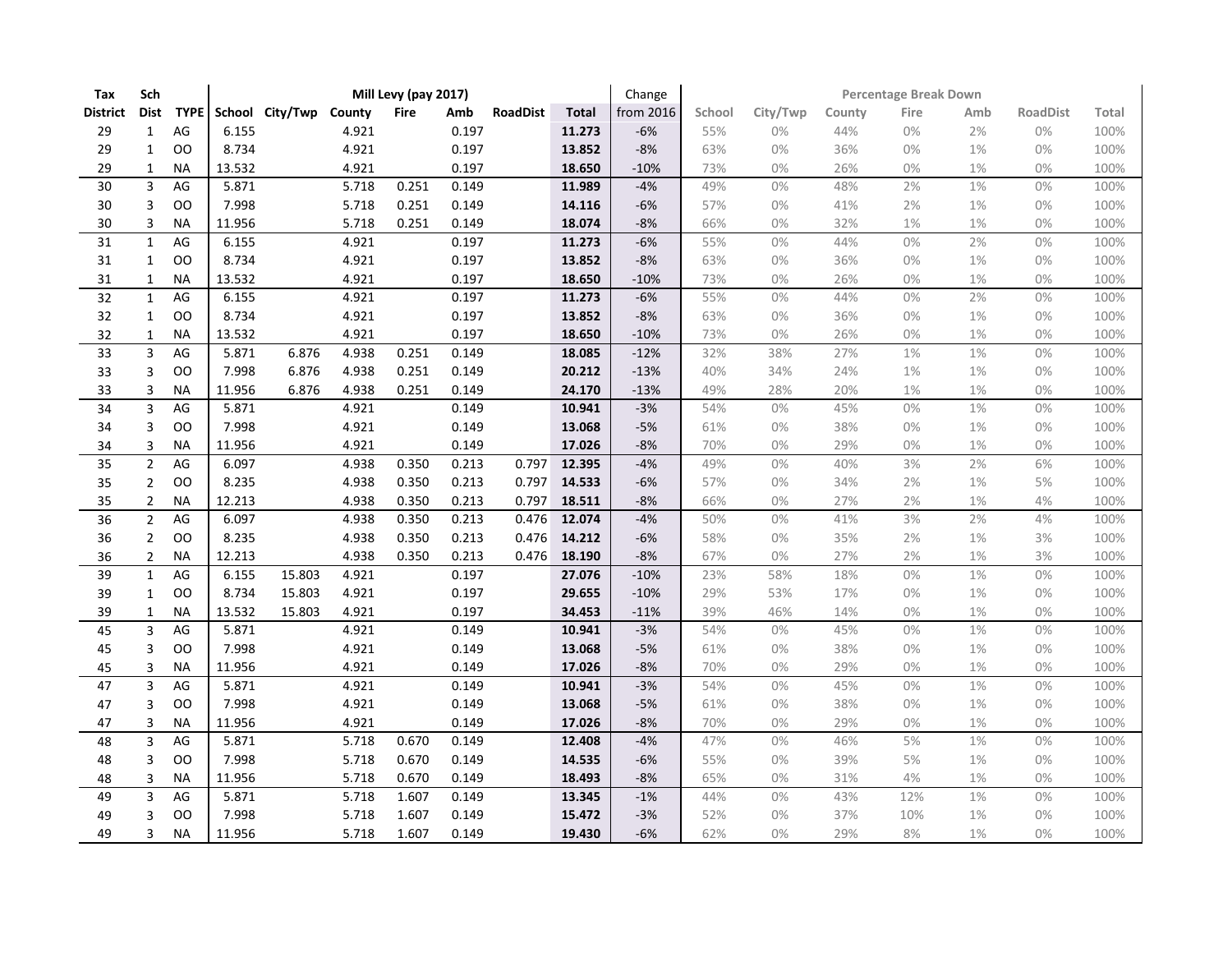| Tax             | Sch            |               |        |                        |       | Mill Levy (pay 2017) |       |                 |              | Change    |        | <b>Percentage Break Down</b> |        |       |       |                 |       |  |  |
|-----------------|----------------|---------------|--------|------------------------|-------|----------------------|-------|-----------------|--------------|-----------|--------|------------------------------|--------|-------|-------|-----------------|-------|--|--|
| District        | Dist           | <b>TYPE</b>   |        | School City/Twp County |       | <b>Fire</b>          | Amb   | <b>RoadDist</b> | <b>Total</b> | from 2016 | School | City/Twp                     | County | Fire  | Amb   | <b>RoadDist</b> | Total |  |  |
| 50              | 3              | $AG$          | 5.871  |                        | 5.718 | 1.607                | 0.149 |                 | 13.345       | $-1%$     | 44%    | 0%                           | 43%    | 12%   | $1\%$ | $0\%$           | 100%  |  |  |
| 50              | 3              | OO            | 7.998  |                        | 5.718 | 1.607                | 0.149 |                 | 15.472       | $-3%$     | 52%    | 0%                           | 37%    | 10%   | 1%    | 0%              | 100%  |  |  |
| 50              | 3              | <b>NA</b>     | 11.956 |                        | 5.718 | 1.607                | 0.149 |                 | 19.430       | $-6%$     | 62%    | 0%                           | 29%    | 8%    | 1%    | 0%              | 100%  |  |  |
| 61              | $\overline{2}$ | AG            | 6.097  | 1.218                  | 4.921 |                      | 0.213 |                 | 12.449       | $-4%$     | 49%    | 10%                          | 40%    | 0%    | 2%    | 0%              | 100%  |  |  |
| 61              | $\overline{2}$ | OO            | 8.235  | 1.218                  | 4.921 |                      | 0.213 |                 | 14.587       | $-6%$     | 56%    | 8%                           | 34%    | 0%    | 1%    | 0%              | 100%  |  |  |
| 61              | $\overline{2}$ | <b>NA</b>     | 12.213 | 1.218                  | 4.921 |                      | 0.213 |                 | 18.565       | $-8%$     | 66%    | 7%                           | 27%    | 0%    | 1%    | 0%              | 100%  |  |  |
| 78              | $\overline{2}$ | AG            | 6.097  |                        | 5.718 | 1.607                | 0.213 |                 | 13.635       | $-1%$     | 45%    | 0%                           | 42%    | 12%   | 2%    | 0%              | 100%  |  |  |
| 78              | $\overline{2}$ | OO            | 8.235  |                        | 5.718 | 1.607                | 0.213 |                 | 15.773       | $-3%$     | 52%    | 0%                           | 36%    | 10%   | 1%    | $0\%$           | 100%  |  |  |
| 78              | $\overline{2}$ | <b>NA</b>     | 12.213 |                        | 5.718 | 1.607                | 0.213 |                 | 19.751       | $-6%$     | 62%    | 0%                           | 29%    | 8%    | 1%    | 0%              | 100%  |  |  |
| $\overline{79}$ | $\overline{3}$ | AG            | 5.871  |                        | 5.718 | 1.607                | 0.149 |                 | 13.345       | $-1%$     | 44%    | 0%                           | 43%    | 12%   | 1%    | 0%              | 100%  |  |  |
| 79              | 3              | OO            | 7.998  |                        | 5.718 | 1.607                | 0.149 |                 | 15.472       | $-3%$     | 52%    | 0%                           | 37%    | 10%   | 1%    | $0\%$           | 100%  |  |  |
| 79              | 3              | NА            | 11.956 |                        | 5.718 | 1.607                | 0.149 |                 | 19.430       | $-6%$     | 62%    | 0%                           | 29%    | 8%    | 1%    | 0%              | 100%  |  |  |
| 80              | $\overline{2}$ | AG            | 6.097  |                        | 5.861 |                      | 0.213 |                 | 12.171       | $-4%$     | 50%    | 0%                           | 48%    | $0\%$ | 2%    | 0%              | 100%  |  |  |
| $80\,$          | $\overline{2}$ | OO            | 8.235  |                        | 5.861 |                      | 0.213 |                 | 14.309       | $-6%$     | 58%    | 0%                           | 41%    | 0%    | 1%    | 0%              | 100%  |  |  |
| 80              | $\overline{2}$ | <b>NA</b>     | 12.213 |                        | 5.861 |                      | 0.213 |                 | 18.287       | $-8%$     | 67%    | 0%                           | 32%    | $0\%$ | $1\%$ | $0\%$           | 100%  |  |  |
| 81              | 3              | AG            | 5.871  |                        | 5.718 | 1.607                | 0.149 |                 | 13.345       | $-1%$     | 44%    | 0%                           | 43%    | 12%   | 1%    | 0%              | 100%  |  |  |
| 81              | 3              | <b>OO</b>     | 7.998  |                        | 5.718 | 1.607                | 0.149 |                 | 15.472       | $-3%$     | 52%    | 0%                           | 37%    | 10%   | 1%    | 0%              | 100%  |  |  |
| 81              | 3              | <b>NA</b>     | 11.956 |                        | 5.718 | 1.607                | 0.149 |                 | 19.430       | $-6%$     | 62%    | 0%                           | 29%    | 8%    | 1%    | 0%              | 100%  |  |  |
| 82              | $\mathbf{1}$   | AG            | 6.155  |                        | 4.938 | 0.421                | 0.197 | 0.644           | 12.355       | $-6%$     | 50%    | 0%                           | 40%    | 3%    | 2%    | $5%$            | 100%  |  |  |
| 82              | $\mathbf{1}$   | OO            | 8.734  |                        | 4.938 | 0.421                | 0.197 | 0.644           | 14.934       | $-8%$     | 58%    | 0%                           | 33%    | 3%    | $1\%$ | 4%              | 100%  |  |  |
| 82              | $\mathbf{1}$   | <b>NA</b>     | 13.532 |                        | 4.938 | 0.421                | 0.197 | 0.644           | 19.732       | $-10%$    | 69%    | 0%                           | 25%    | 2%    | 1%    | 3%              | 100%  |  |  |
| 82              | $\overline{2}$ | AG            | 6.097  |                        | 4.938 | 0.421                | 0.213 | 0.644           | 12.313       | $-4%$     | 50%    | 0%                           | 40%    | 3%    | 2%    | 5%              | 100%  |  |  |
| 82              | $\overline{2}$ | OO            | 8.235  |                        | 4.938 | 0.421                | 0.213 | 0.644           | 14.451       | $-6%$     | 57%    | 0%                           | 34%    | 3%    | 1%    | 4%              | 100%  |  |  |
| 82              | $\overline{2}$ | <b>NA</b>     | 12.213 |                        | 4.938 | 0.421                | 0.213 | 0.644           | 18.429       | $-8%$     | 66%    | 0%                           | 27%    | 2%    | $1\%$ | 3%              | 100%  |  |  |
| 83              | $\overline{2}$ | AG            | 6.097  |                        | 4.938 | 0.421                | 0.213 | 0.811           | 12.480       | $-3%$     | 49%    | 0%                           | 40%    | 3%    | 2%    | 6%              | 100%  |  |  |
| 83              | $\overline{2}$ | OO            | 8.235  |                        | 4.938 | 0.421                | 0.213 | 0.811           | 14.618       | $-5%$     | 56%    | 0%                           | 34%    | 3%    | 1%    | 6%              | 100%  |  |  |
| 83              | $\overline{2}$ | <b>NA</b>     | 12.213 |                        | 4.938 | 0.421                | 0.213 | 0.811           | 18.596       | $-7%$     | 66%    | 0%                           | 27%    | 2%    | 1%    | 4%              | 100%  |  |  |
| 84              | $\overline{2}$ | AG            | 6.097  |                        | 4.938 | 0.421                | 0.213 | 0.929           | 12.598       | $-4%$     | 48%    | 0%                           | 39%    | 3%    | 2%    | 7%              | 100%  |  |  |
| 84              | $\overline{2}$ | OO            | 8.235  |                        | 4.938 | 0.421                | 0.213 | 0.929           | 14.736       | $-6%$     | 56%    | 0%                           | 34%    | 3%    | 1%    | 6%              | 100%  |  |  |
| 84              | $\overline{2}$ | NА            | 12.213 |                        | 4.938 | 0.421                | 0.213 | 0.929           | 18.714       | $-8%$     | 65%    | 0%                           | 26%    | 2%    | 1%    | 5%              | 100%  |  |  |
| 85              | $\overline{2}$ | AG            | 6.097  |                        | 4.938 | 0.421                | 0.213 | 0.863           | 12.532       | $-4%$     | 49%    | 0%                           | 39%    | 3%    | 2%    | $7\%$           | 100%  |  |  |
| 85              | $\overline{2}$ | <sub>00</sub> | 8.235  |                        | 4.938 | 0.421                | 0.213 | 0.863           | 14.670       | $-5%$     | 56%    | 0%                           | 34%    | 3%    | $1\%$ | 6%              | 100%  |  |  |
| 85              | $\overline{2}$ | NА            | 12.213 |                        | 4.938 | 0.421                | 0.213 | 0.863           | 18.648       | $-8%$     | 65%    | 0%                           | 26%    | 2%    | $1\%$ | 5%              | 100%  |  |  |
| 86              | $\overline{2}$ | AG            | 6.097  |                        | 4.938 | 0.421                | 0.213 | 0.797           | 12.466       | $-4%$     | 49%    | 0%                           | 40%    | 3%    | 2%    | 6%              | 100%  |  |  |
| 86              | $\overline{2}$ | <b>OO</b>     | 8.235  |                        | 4.938 | 0.421                | 0.213 | 0.797           | 14.604       | $-6%$     | 56%    | 0%                           | 34%    | 3%    | 1%    | 5%              | 100%  |  |  |
| 86              | $\overline{2}$ | <b>NA</b>     | 12.213 |                        | 4.938 | 0.421                | 0.213 | 0.797           | 18.582       | $-8%$     | 66%    | 0%                           | 27%    | 2%    | 1%    | $4%$            | 100%  |  |  |
| 87              | $\overline{2}$ | AG            | 6.097  |                        | 4.938 | 0.421                | 0.213 |                 | 11.669       | $-4%$     | 52%    | 0%                           | 42%    | 4%    | 2%    | 0%              | 100%  |  |  |
| 87              | $\overline{2}$ | <b>OO</b>     | 8.235  |                        | 4.938 | 0.421                | 0.213 |                 | 13.807       | $-6%$     | 60%    | 0%                           | 36%    | 3%    | 2%    | 0%              | 100%  |  |  |
| 87              | $\overline{2}$ | <b>NA</b>     | 12.213 |                        | 4.938 | 0.421                | 0.213 |                 | 17.785       | $-8%$     | 69%    | 0%                           | 28%    | 2%    | 1%    | 0%              | 100%  |  |  |